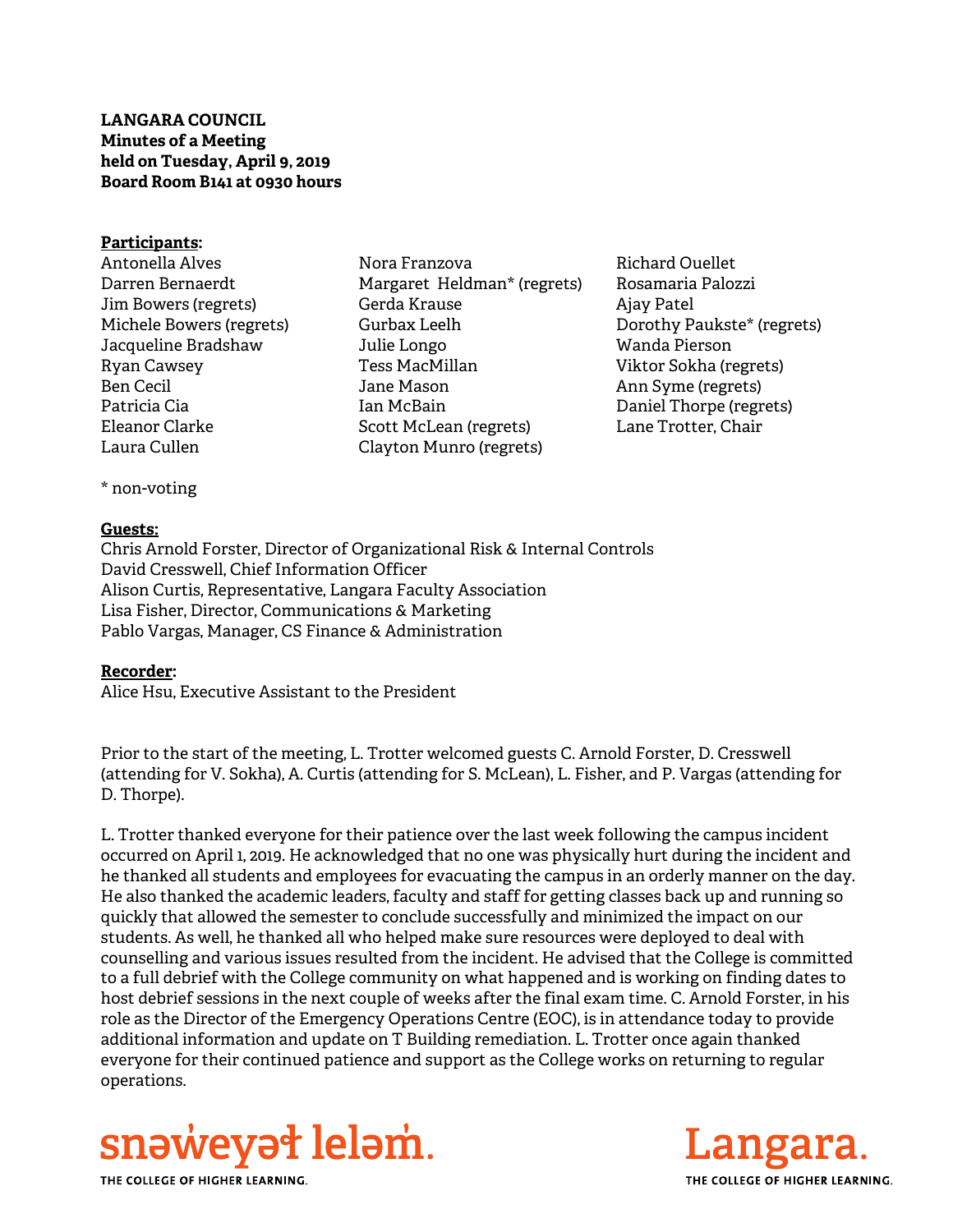#### **1. REVIEW OF AGENDA**

The agenda was approved as distributed.

#### **2. REVIEW OF MINUTES AND BUSINESS ARISING**

**a) Draft Minutes of the Meeting held on March 12, 2019**  The minutes of the meeting held on March 12, 2019 were accepted.

### **3. STANDING ITEMS**

**a) Workday@Langara Update**  No update was reported.

### **b) IT Update**

In the absence of V. Sokha, D. Cresswell reported on the following projects IT has been undertaking:

- Workday Project- Currently nine IT staff are seconded and working full-time to support this important strategic project. This puts an impact on IT's capacity in the coming year.
- Mitigation and Remediation of the T Building Incident- An IT remediation company has been hired to work on recovering damaged IT equipment (computers, phones, Multi-Functional Devices, and AV display panels, etc.) out of the T Building to have them recertified and assessed for reuse. In addition, IT has helped the Registrar & Enrolment Services department resume their operations quickly by relocating the department to the Library building and its front counter to be with the Continuing Studies front counter.
- Policy Review- Policy B5009 Credit and Debit Cardholder Security and its related procedures are undergoing a review to ensure compliance with the Payment Card Industry (PCI) standards. Acceptable use of IT policy will be reviewed next.
- Secondary Data Centre- The Secondary Data Centre is now fully implemented to provide full redundancy for mission-critical systems such as Banner.
- Secondary Fibre Path- IT is working with BCNet to pull a secondary fibre path to campus to provide full redundancy to the internet.
- IT Governance- D. Cresswell will engage IT Governance Committee members in conversations to see how the Committee can optimize the IT Governance process and create greater transparency for the College community.
- Cyber Security- IT is working on developing a roadmap and a proposal for implementing a cyber security program.



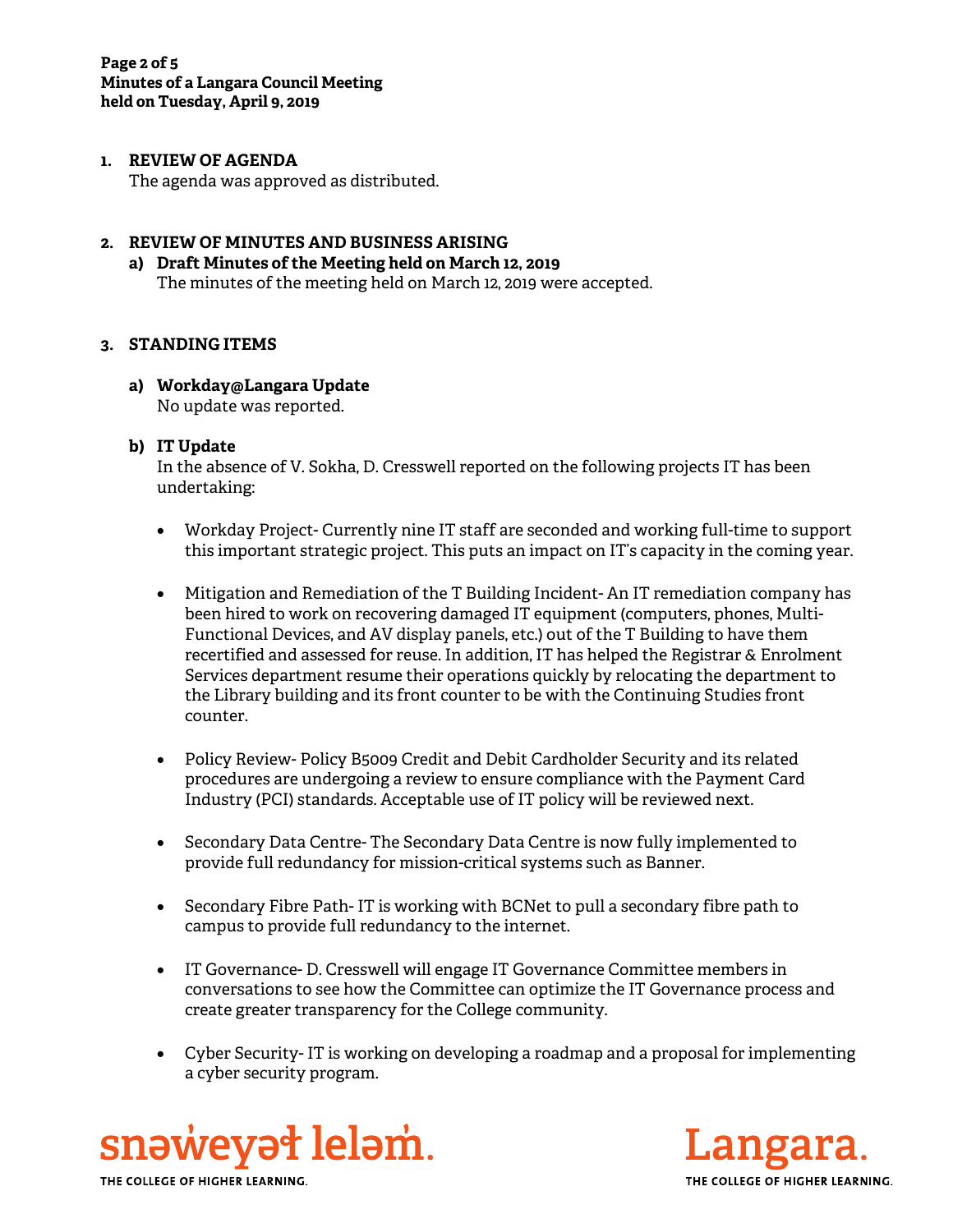In addition to the above projects, IT is also reviewing the operational plans being developed by the academic portfolios to see the potential support and resources needed from IT. The IT team will also be working on developing a more transparent portfolio management process to increase accountability and transparency of where IT resources are being allocated.

# **4. CURRICULUM ITEMS**

## **a) Education Council Meeting held on February 26, 2019**

R. Cawsey referred to the summary report attached to the agenda for the Education Council meeting held on February 26, 2019 and highlighted the following:

- Journalism made several changes to the admissions requirements for its diploma and certificate programs to align more closely with other Journalism programs in Canada. The department also opened some JOUR courses to allow registration by students outside of the Journalism programs. This change will provide students with opportunities to sample Journalism courses without committing to an entire credential.
- Recreation Studies made changes to the curriculum of its two-year diploma and fouryear degree programs to offer students an ideal pathway to transfer from one to the other.
- Asian Studies created a new course Contemporary Korean Culture (ASIA 3396) in response to strong student interest in courses related to Korea. This third-year course can also be served as an elective for students in other programs.
- Interdisciplinary Studies created a new course Food and Drink in the Ancient Greek and Roman world (CLST 1125).
- Continuing Studies is offering a new two-year full-time Diploma in Advanced 3D Animation using licensed curriculum from the Academy of Art University (AAU).

The Education Council summary report for February 26, 2019 was received for information.

## **5. FOR INFORMATION**

## **a) College Community Recovery Update**

C. Arnold Forster briefed on what happened to the T building on April 1, 2019 and advised the situation was very fluid at the time of the incident as the EOC team was first convened on-site immediately after becoming aware of the fire but then needed to move off-site within 15 minutes. He noted that the criminal investigation is ongoing and encourage anyone with information to share it with the Vancouver Police Department (VPD) Major Crime Unit but alerted that, as it is an ongoing criminal investigation, the VPD does not provide the College with full disclosure to avoid tinting the investigation.





THE COLLEGE OF HIGHER LEARNING.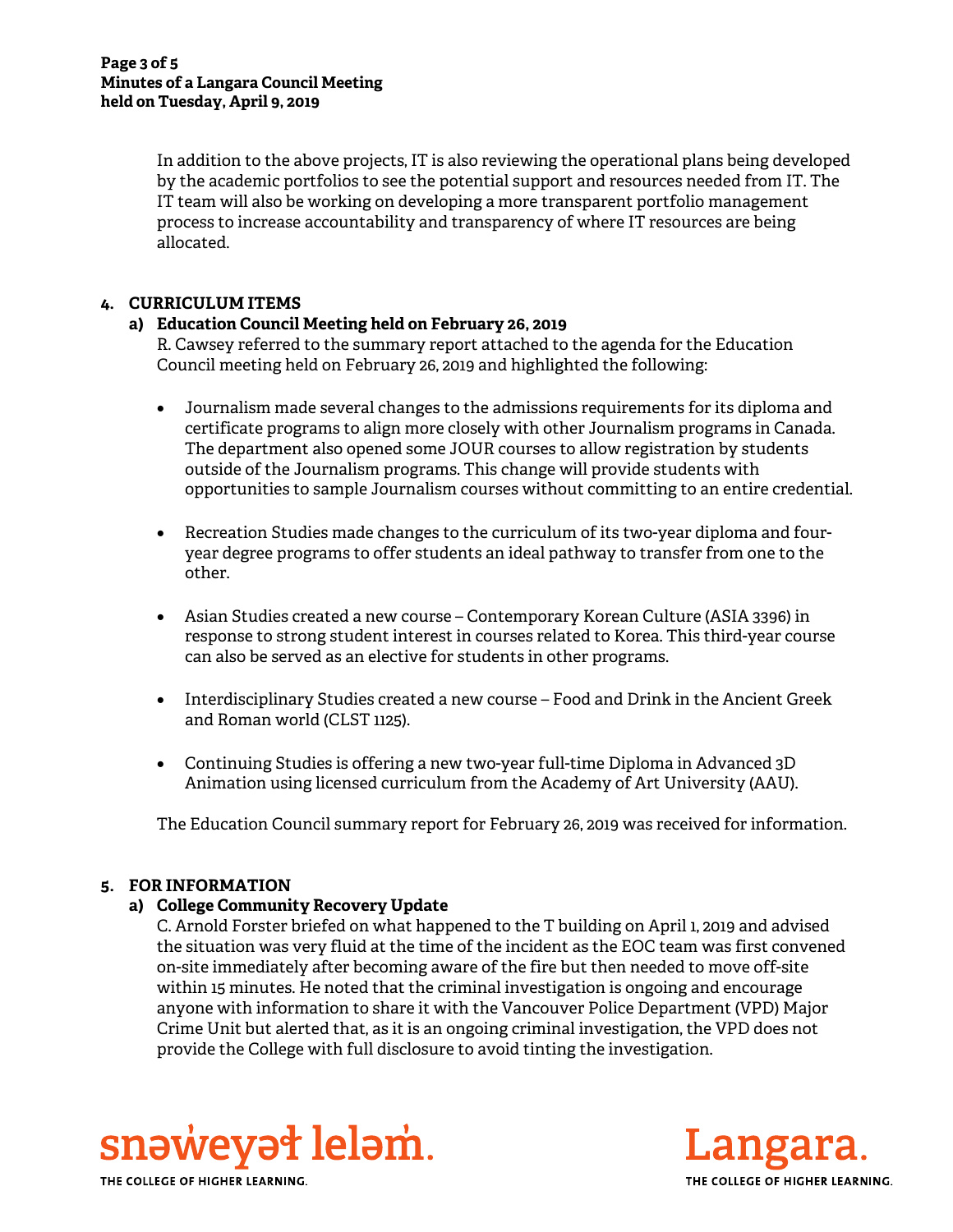EOC used the BC Emergency Response Management System (BCERMS) framework to inform priorities and responding to the situation. There are eight priorities set in the framework, in the following priority order and consistently used by all first responders in coordinating efforts: save lives, reduce suffering, protect public health, protect government infrastructure, protect property, protect the environment, and reduce economic and social losses. C. Arnold Forster noted that, while these are prioritized, they are not necessarily sequential in terms of the way we deal with them. He then went through each of the priority in further details and how they were applied in this incident.

C. Arnold Forster reiterated all of President Trotter's thank you to everyone who helped at the time of the incident, deal with the aftermath, and bring classes and RES operations back up and running. He also reaffirmed that himself, the EOC team and the College are committed to having an incident review of the process. The VPD will also have a review of their process.

Discussions ensued and following topics and questions from Council members were discussed and answered: collaboration and resources sharing with other post-secondary institutions in the Lower Mainland; ongoing status update; the individual who set the fire and what happens when the individual gets released by the VPD; communication channels and contacts available when incident like this happens; action plan in the case this type of incident happens during evening class time; T building remediation time frame; and insurance coverage for personal property (computer, cell phone, etc.) damaged because of the incident.

Frequently asked questions and answers can be found in the attached Appendix I.

President Trotter thanked everyone again for their patience, their leadership and help and support provided to students and colleagues.

#### **b) President's Report**

President Trotter encouraged Council members to read his report attached to the agenda and reach out through A. Hsu for any questions.

There being no further business, the meeting was adjourned at 10:26 a.m.